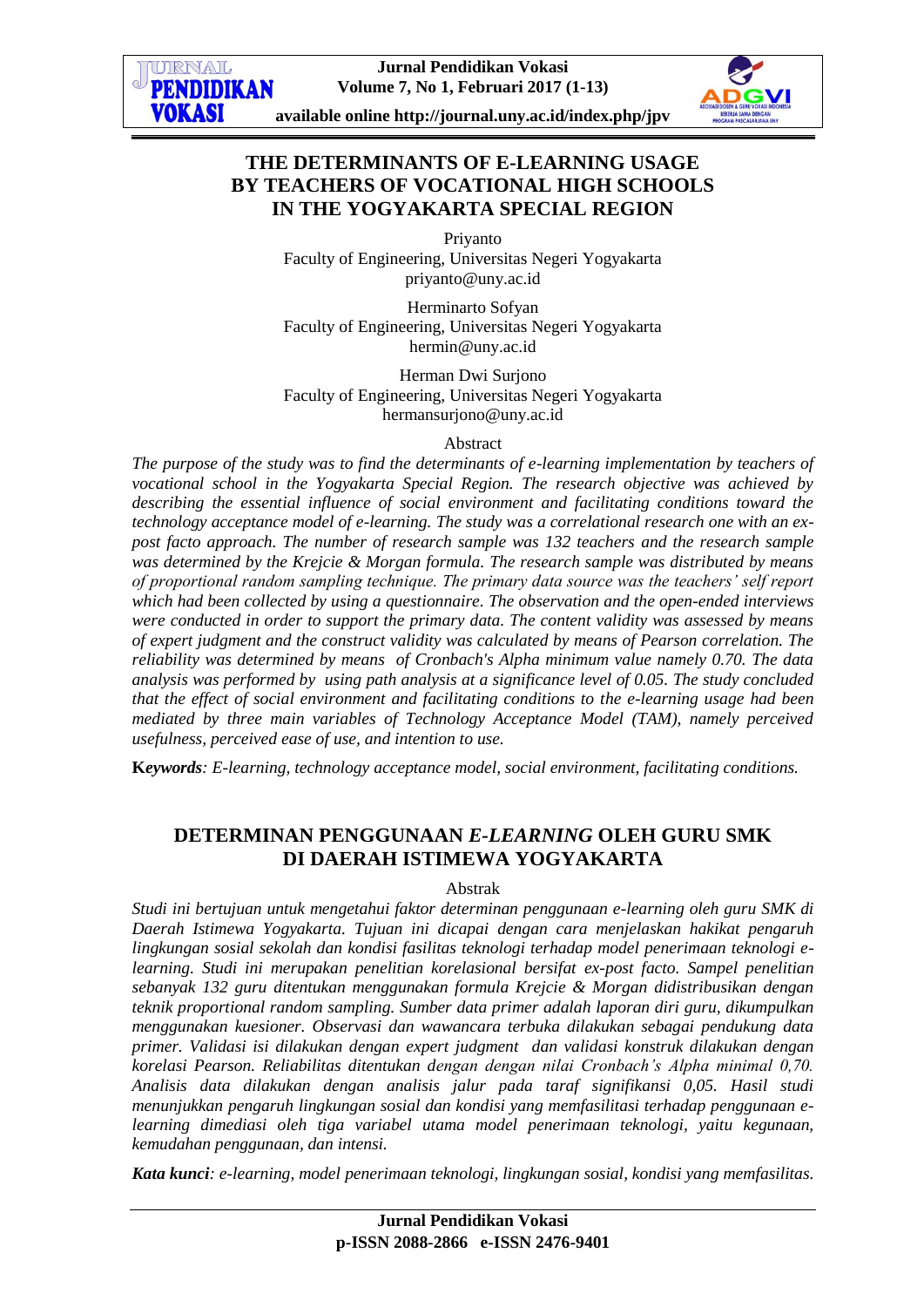### **INTRODUCTION**

The explosive development of information and communication technology (ICT) has changed all of the life aspects including the education. The space of global information that is created by the ICT has been the characteristics of modern people development and has changed the industries of manufacture, service and labor. Consequently, such situation brings about changes in the job characteristics and the labor qualification. Zarini et al. (2009, p.1835) states that the recent vocational education system should be modified in order to meet the new demands within any occupation namely the labors who possess the combination of developmentallyrelevant skills and attitudes.

The modernization of vocational education should emphasize the development of skills in addition to the development of technology innovation that supports the new life style namely the information era (Kostik et al., 2009, p.1897). In order to answer the challenge, Cheng (2005) emphasizes the importance of paradigm switching in the educational reformation by transforming the space-bound traditional paradigm to the new paradigm called triplization in the form of web-based learning or e-learning.

Electronic learning (E-Learning) is one of the ICT implementations in the learning process. E-Learning is a learning content distribution or a learning experience share electronically by using computer and computer-based media (Smaldino et al., 2008) in which the learning content might be distributed through the web (the Internet), the CD or the DVD (Davidson-Shivers & Rasmussen, 2006). Furthermore, Smaldino et al. (2008) states that e-learning might monitor the students' performance and might report the students' development.

The explanation above asserts that the educational modernization that pays attention to individual, local and global aspects might be performed by means of Internet and elearning. In this case, e-learning does not become the targeted object (learning about elearning); instead, e-learning is positioned as the facilities that will be used for the learning process.

The e-learning in line with the Strategic Plan that has been implemented by the

Ministry of Culture and Education. In the Strategic Plan 2005-2009 the Ministry of Culture and Education stated that the department would always develop the benefits of ICT operation for the school learning and information system including the electronically-developed learning process (Depdiknas, 2006). Furthermore, in the Strategic Plan 2010-2014 the Ministry of Culture and Education has decided that the Strategic Target would be in 2014 the Ministry should achieve the 70% e-learning implementation in the vocational high schools.

The researchers performed an initial study in two vocational high schools located in the Yogyakarta Special Region namely SMK 2 Depok Sleman and SMK YAPPI Gunung Kidul; the initial study was performed in 2012. The results of the initial study showed that only 10% of the teachers in both vocational high schools benefitted the elearning process whereas the schools had provided sufficient facility for the e-learning process. The next study stated that in 2013 there had only been 6.15% vocational high schools in the Yogyakarta Special Region that had the e-learning online web sites.

Looking at the Strategic Target that the Ministry of Culture and Education has, namely that 100% vocational high schools have Internet access and 70% vocational high schools implement the e-learning activities, the condition in the Yogyakarta Special Region is still under the expectation. The condition, as a result, describes the low elearning implementation in the schools (Priyanto, 2009, p.87). The situation has also been confirmed by Sahin (2010, p.253) who states that although the technology has been widely spread most of the schools have still been left behind because of the lack of integration between the technology and the lesson in the classroom.

Bhuasiri et al. (2012, p.846) identify the determining factors that influence the acceptance of e-learning system in the developing countries. These factors are divided into three main dimensions namely: the school's system dimension, the school's personal dimension and the school's social environment dimension. The system dimension consists of system quality, information quality and service quality. Then, the personal dimension refers to the teacher's attitude, teaching style and ICT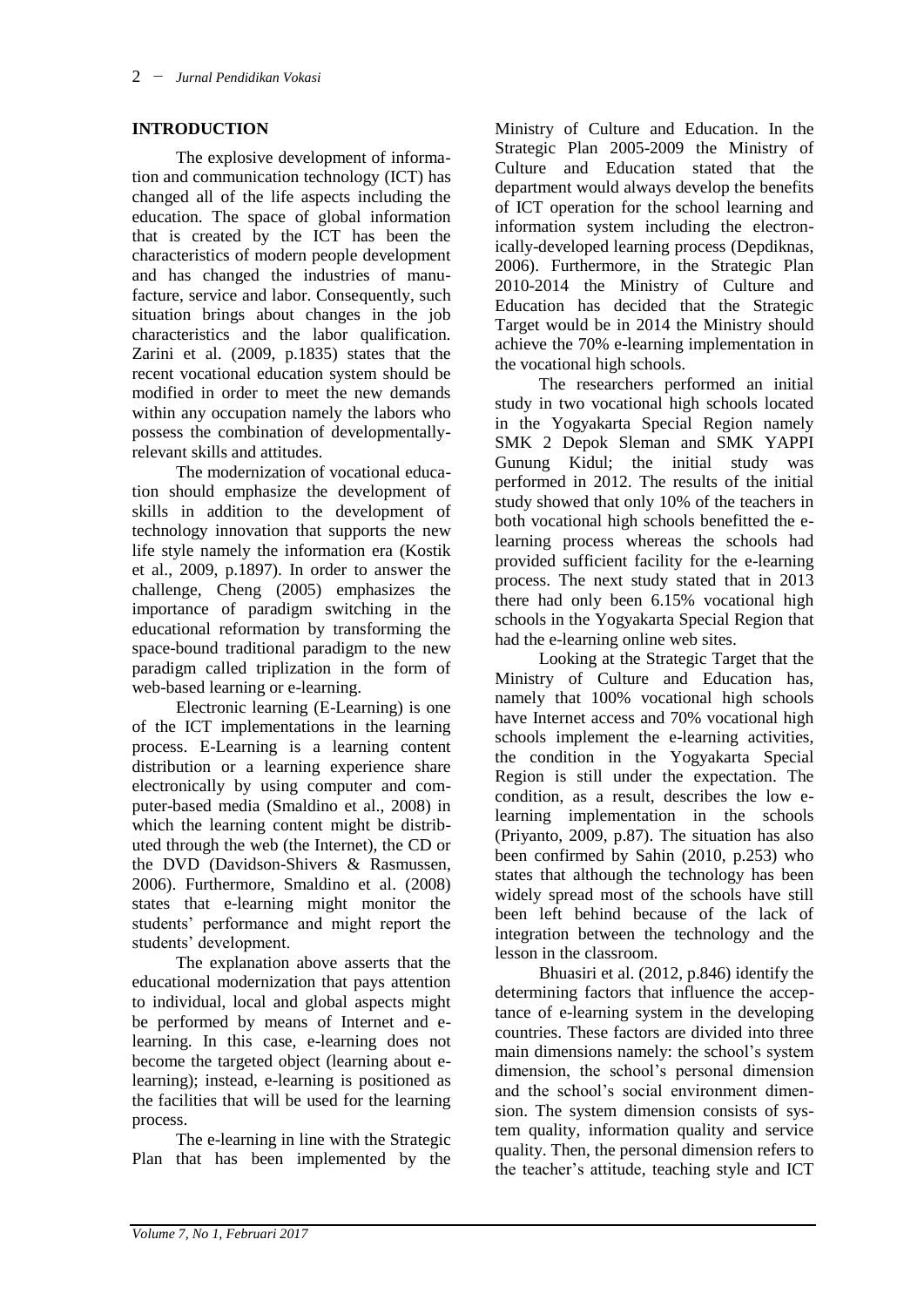competence (Keramati, 2012, p.1921). Next, the social environment dimension includes the coercive, normative, and mimesis pressure (Jan et al., 2012, p.330). These opinions assert that the e-learning development in the schools does not only include the technology facilities and teacher's competency but also the social environment in which a system exists. On the other hand, the school's social environment dimension that became the school's culture had not been given attention and recognition.

According to the psychological perspective, social psychology divides the attitudes into three components namely: cognitive components (perceptive neuron response and verbal statement from belief); affective components (sympathetic neuran response and verbal statement from action); and connative components (open action and verbal statement toward behavior) (Fishbein & Ajzen, 1975; Nairne, 2009). The conceptualization of the three components is commonly defined as the theory of attitude tripartite.

The attitude tripartite becomes the basis of Technology Acceptance Model (TAM), which has been intertwined in the Davis' internal inter-psychological variable relationship (1989). The cognitive component is created by two beliefs the ease of operation and the operation, the affective component is created by the attitude toward the operation and the attitude component is created by the intention toward the operation (Davis et al., 1989, p.985). However, in the TAM that has been revised Davis (1983, p.481) eliminates the affective component in explaining the behaviors of technology acceptance. In general, TAM is accepted as a valid model for predicting the individual accepting behaviors within the multiple information technology and the use of the technology (Tseng et al., 2013, p.16). A meta-analytical study shows that TAM has been used by 90% researchers in a study of e-learning technology acceptance (Sumak et al., 2011, pp.32-33).

In relation to the social environment, several studies show that the social environment factors heavily influence the teacher's attitude toward the use of e-learning (Jan, 2012, p.336; Chang & Yang, 2012, p.11). Meanwhile, the intention toward the use of ICT is the main predictor in the actual operation (Fishbein & Ajzen, 1975; Davis et al., 1989; p.985). Consequently, although the teachers have been given training programs they tend to use the old-fashion manner in the daily life whereas the hardwares and the softwares have been avalable.

The situation above has been in accordance with the statement that the adoption of e-learning demands cultural acceptance that might be realized into a cultural change or a re-culturing process (Cavanagh & Reynolds, 2004, p.4). In order that the teachers fully implement the ICT into the learning process, the teachers should attain paedagogical, social, cultural and emotional support (Ming et al., 2010, p.6). Therefore, within the elearning development there should be good and comprehensive strategies in order to cover the organizational multidimensions. This matter implies that in the e-learning development focus on the technology has not been sufficient, so there should be other focus on the teacher and the environment in which the learning process occurs. The comprehensive strategy becomes the main consideration within the study.

The preliminary study that has been done in the schools indicate that the e-learning development is still in the partial setting or, in other words, the e-learnig development is limited to the technology and the teacher training. The teachers' personal attitudes and the social factors that influence the attitude have not been given serious attention.

In order to have effective and sustainable implementation within the realization of educational modernization toward the vocational education, there should be a comprehensive study before the e-learning process will be implemented. In addition to the technological factors, there should be analysis toward the non-technological needs that include: (1) psychological readiness; (2) sociological readiness; and (3) environmental readiness (Chapnick, 2000). However, up to date the study has not been performed especially in terms of e-learning development in Indonesia whereas the three factors influence the use of e-learning in the schools.

Departing from the existing discrepancy, the researchers conclude that there should be an in-depth review toward the determining factors of e-learning usage by the teachers with the TAM as the main or the core model. The study will explain the teachers' psychological readiness in the e-learning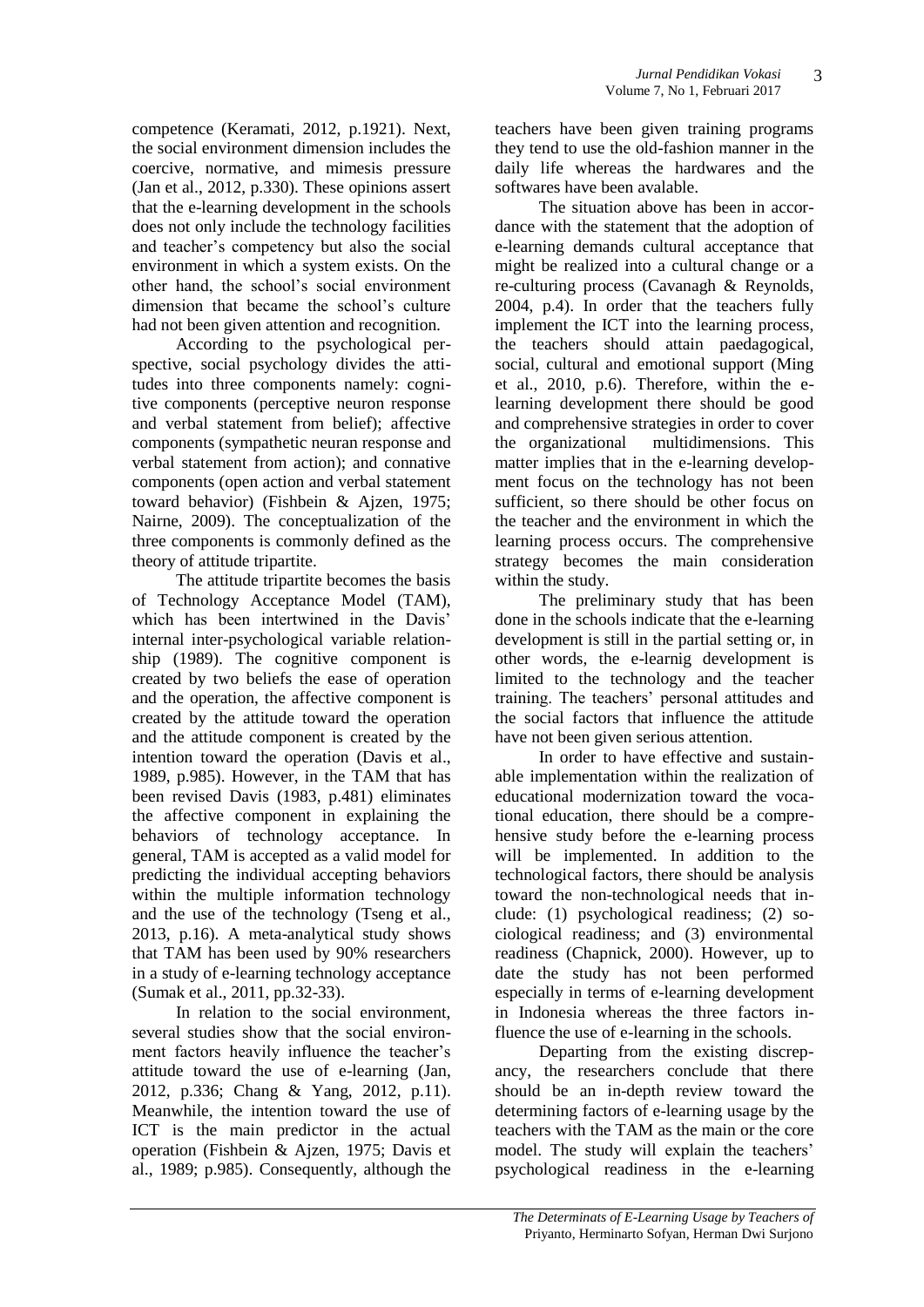adoption and use within the vocational high schools from the perspective of social environment and technology altogether with the accompanying attributes. The study does not only discuss the adoption process only but also to maintain the sustainability of e-learning implementation in the vocational high schools.

The study focuses on two aspects namely: (1) the development of external variables in the social environment and the facilitating conditions that become the antecedent of TAM; and (2) the configuration of external inter-variable relationships and the TAM variables. The indicators of social environment variables will be explored according to the existing school cultures in Indonesia. The facilitating conditions will be developed by exploring each of the indicators according to the specific needs for implementing the elearning system. The external variable relationships and the basic model will be analyzed by combining the TAM theory and the other existing theories.

The study in general is to find the determining factors of e-learning implementation by the teachers of vocational high schools in the Yogyakarta Special Region. In detail, the study objectives are to: (1) find the direct and the indirect influences of social environment variables toward the e-learning acceptance in the vocational high schools; (2) find the direct and the indirect influences of facilitating conditions toward the e-learning technology acceptance model in the vocational high school; and (3) explain the definition of the school's social environment influence and the technology-facilitating conditions toward the e-learning technology acceptance model in the vocational high schools.

### **RESEARCH METHOD**

The research was an ex-post facto correlational one and was to find the determinants of e-learning implementation by the teachers of vocational high schools and to test the inter-variables relationship. In order to achieve the objectives, the researchers measured the respondents' perception toward the other variables that the researchers assumed to have great influence. The results that the researchers attained was the fundamental inter-variables relationship.

The research population was the vocational high school teachers who had attended the e-learning training program and the number of the respondents was 200 people. The teachers had the background of the productive and the adaptive group from the following two study programs: technology and engineering. The sample size of 132 teachers was distributed by means of proportional random sampling technique namely by distributing proportionally the number of teachers who had attended the training program from each county/city.

The primary data source in the research was a self-report that had been gathered individually from the teachers. The form of the instruments that the researchers used was questionnaire. In order to support the data attained from the questionnaire, the researchers also performed an open-ended interview and an observation.

The researchers performed the measurement validity in two stages namely the content validity and the construct validity. In the first stage, the content validity was measured by finding the opinions from the experts (expert judgment) namely the experts' consideration about the instrument guidelines. The experts were asked whether the instrument guidelines had represented the measured substance or not. The experts who had been involved in the research were from the education sector, the information technology sector and the practitioners as the providers of e-learning service in the Yogyakarta Special Region. The experts' opinions and suggestions would be used as the basis for revising the instrument.

In the second stage, after the model had been revised, the researchers performed an experiment toward the instrument to 30 respondents from the research population. The analysis that the researchers employed in the construct validity measurement was correlating the score of each statement items to the total score of the item by means of product moment correlation with significant rate at 5%. If the correlation was positive with the minimum coefficient at 0.3, then the factor would be a strong construct. On the contrary, if the correlation was negative with the minimum coefficient at 0.3, then the factor would be classified as invalid and, as a result, the factor should be revised.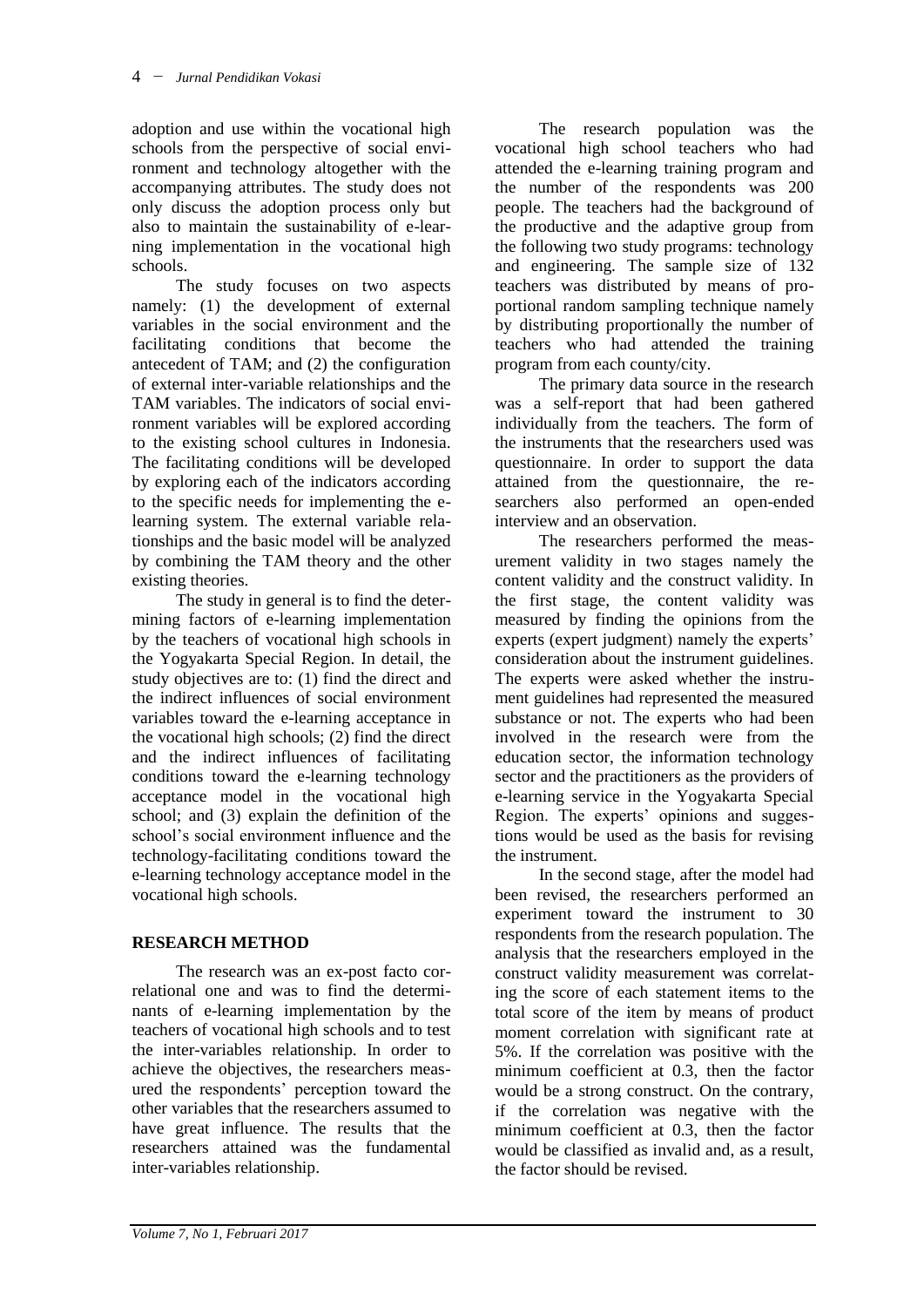The data analysis techniques that the researchers employed were a descriptive analysis and an inferential data analysis. The inferential analysis that the researchers implemented was path analysis and the path analysis was used in order to test the hypothesis with the significant rate at 0.05. Before testing the hypothesis, the researchers performed a normality test, a linearity test, a homoscedasticity test and a multicolinearity test as the analysis requirements.

## **RESULTS AND DISCUSSIONS**

The data description was presented in the form of categorical frequency distribution based on the classification of E-Learning Readiness Score which had been adapted from the e-Learning Readiness Score (e-LRS) (Aydin & Tasci, 2005). The e-LRS had been made as the reference. Then, the data description for the six variables was presented as follows.

The social environment (SE) showed that 11% respondents had been prepared, 43% respondents had been unprepared and 49% respondents had been very unprepared. The situation showed that in general the teachers' perception toward the social environment was classified as unprepared.

The facilitating conditions (FC) showed that 15% respondents had been very prepared, 50% respondents had been prepared, 33% respondents had been unprepared and 3.20% respondents had been very unprepared. The situation implied that in general the teachers' perception toward the technology facilitating conditions was classified as prepared.

The perceived usefulness (PU) showed that 27% respondents had been very prepared, 43% respondents had been prepared, 23% respodents had been unprepared and 7% respondents had been very unprepared. The situation showed that in general the teachers' perception toward the e-learning use was classified as prepared.

The perceived ease of use (PEOU) showed that 24% respondents had been very prepared, 47% respondents had been prepared, 18% respondents had been unprepared and 11% respondents had been very unprepared. The situation showed that in general the teachers' perception toward the ease of operation was classified as prepared.

The intention to use (IU) showed that 21% respondents had been very prepared, 38% respondents had been prepared, 27% respondents had been unprepared and 14% respondents had been very unprepared. The situation showed that in general the intention of operating the e-learning system was classified as prepared.

The e-learning usage showed that 7% respondents had been very prepared, 16% respondents had been prepared, 42% respondents had been unprepared and 35% respondents had been very unprepared. The situation showed that in general the use of e-learning was classified as very unprepared.

The descriptive analysis had provided the descriptions of research variables that showed the readiness from the perspective of e-learning readiness scale. As a matter of reference, the researchers employed variables that had 8 question items with 8 as the smallest point and 32 as the biggest point; the score of e-readiness that the researchers yielded was 22.4. The results of visualization toward six variables with three indicators for the social environment and with four indicators for the technology facilitating conditions were shown in Figure 1.



Figure 1. The Mean Score of Research Variables toward the e-LRS

From the mean score, the technologyfacilitating conditions reached the top limit of e-readiness score and teacher readiness earned the highest mean score followed by technology facility and compatibility. The finding showed that the training given to the teachers had made the teachers prepared as well as the technology facility that they should master. The other variables that showed the readiness were the ease of operation, the use and the intention.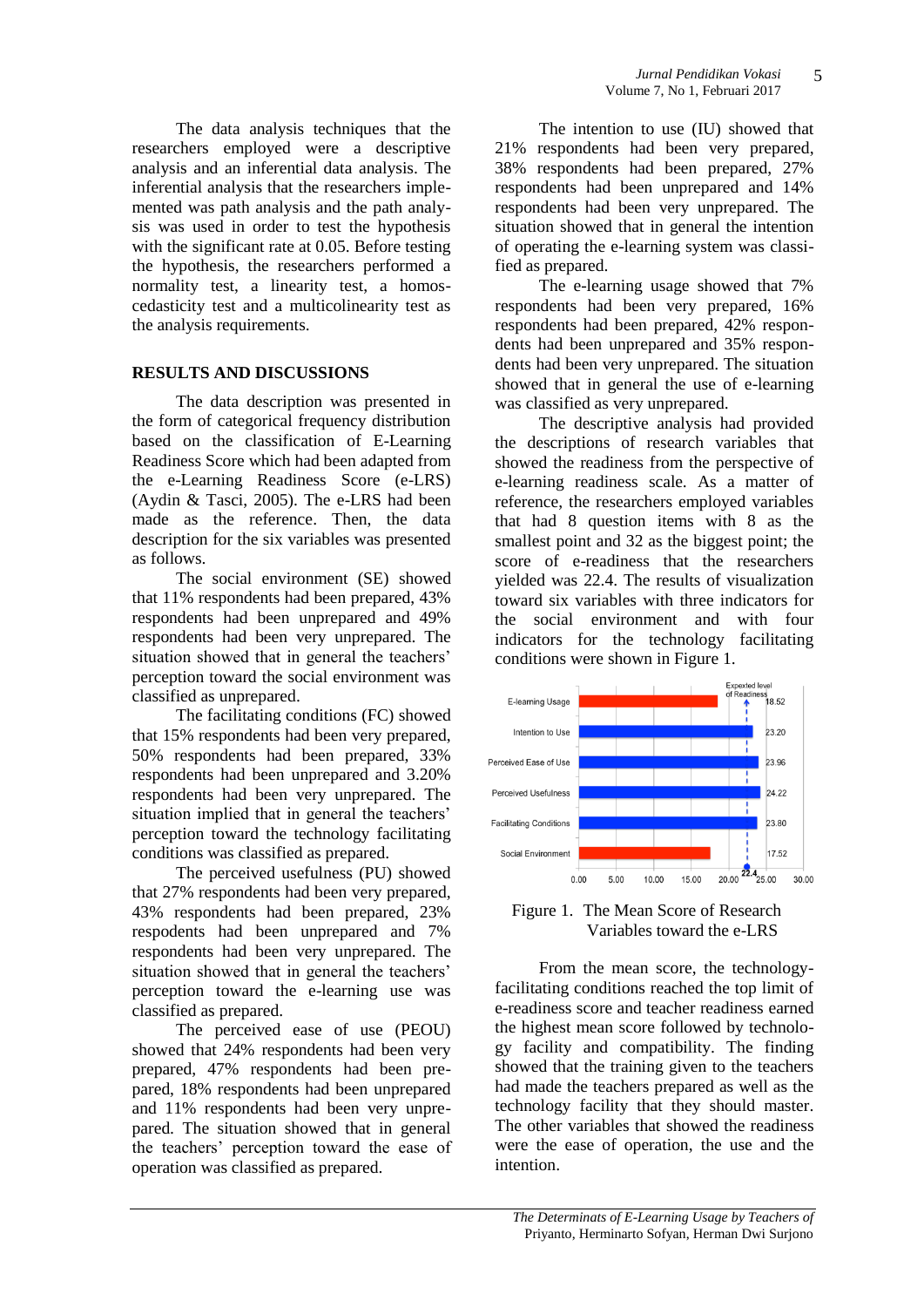The study employed the TAM model as the core variable that would be expanded by two external variables as the antecedents. The TAM variables consisted of PEOU, PU, IU and e-learning usage. The external variables consisted of the facilitating conditions and the social environment.

The determinants of e-learning use by the vocational high school teachers might be identified by testing the hypothesis that had been formulated hierachically as follows:  $(H<sub>1</sub>)$ The social environment and perceived ease of use will have positive effects on perceived usefulness of e-learning;  $(H_2)$  The facilitating conditions will have positive effects on perceived ease of use of e-learning;  $(H_3)$  The social environment, perceived usefulness and perceived ease of use will have positive effects on the intention to use of e-learning; and  $(H_4)$  The intention to use and the facilitating conditions will have positive effects on the e-learning usage. The four hypothesis were formulated by the sub-structure 1, the sub-structure 2, the sub-structure 3 and the sub-structure 4 regression model.

The results of analysis toward the substructure 1 showed that  $F_{\text{count}}$  (54,552) >  $F_{\text{table}}$  $(3,70)$  and  $p = 0.000$ . These results, referring to  $H_1$  which stated that the social environment and perceived ease of use will have positive effects on perceived usefulness of e-learning, were acceptable. The two variables were able to explain that the intention to use had influence for about 45%.

Then, the results of analysis toward the sub-structure 2 showed that  $F_{\text{count}}$  (70,434) >  $F_{table}$  (3,91) and  $p = 0.000$ . These results, referring to  $H_2$  which stated that he facilitating conditions will have positive effects on perceived ease of use of e-learning, were acceptable. These variables were able to explain that the perceived ease of use had influence for about 34.60%.

Next, the results of analysis toward the sub-structure 3 showed that  $F_{\text{count}}$  (30,498) >  $F_{table}$  (2,68) and  $p = 0.000$ . These results, referring to  $H_3$  which stated that the social environment, perceived usefulness and perceived ease of use will have positive effects on the intention to use of e-learning, were acceptable. The three variables were able to explain that the intention to use had influence for about 40.3%.

Furthermore, the results of analysis toward the sub-structure 4 showed that  $F_{\text{count}}$  $(21,093)$  > F<sub>table</sub>  $(3,70)$  and  $p = 0.000$ . These results, referring to H<sup>4</sup> which stated that the intention to use and the facilitating conditions will have positive effects on the e-learning usage, were acceptable. The two variables were able to explain that the e-learning usage had influence for about 23.5%.

The results of the analysis toward the four multiple regression sub-structures would be presented in the Table 1.

Table 1. The Simultaneous Influence of Independent Variables toward the Dependent Variables

| Variables   |             | Adjusted |        |        |  |
|-------------|-------------|----------|--------|--------|--|
| Indepen-    | Indepen-    | R square | F      | Sig. F |  |
| dents       | dents       |          |        |        |  |
| PU          | SЕ          | 0,458    | 54,552 | 0.000  |  |
|             | <b>PEOU</b> |          |        |        |  |
| <b>PEOU</b> | FC          | 0,351    | 70,434 | 0,000  |  |
| НJ          | SЕ          |          |        |        |  |
|             | Usage       | 0,417    | 30,498 | 0.000  |  |
|             | PEOU        |          |        |        |  |
| Usage       | ПJ          |          | 21,093 | 0.000  |  |
|             | FC          | 0,246    |        |        |  |

An evaluation toward the inter-variable influence between the dependent variable and the independent variable had partially been done by using the path coefficient (β) value and t-value. The inter-variable influence between the dependent variable and the independent variable had partially been summarized in Table 2. The summary of Table 1 and Table 2, then, was visualized into the the form of empiric sub-structural model in Figure 2.

Table 2. The Partial Influence of Independent Variables toward the Dependent Variables

|                 | Variables         |       |                    |       |
|-----------------|-------------------|-------|--------------------|-------|
| Depen-<br>dents | Indepen-<br>dents | β     | $t_{\text{count}}$ | p     |
| PU              | SЕ                | 0,184 | 2,726              | 0,007 |
|                 | PEOU              | 0,601 | 8,878              | 0,000 |
| <b>PEOU</b>     | FC                | 0,593 | 8,392              | 0,000 |
| ΠJ              | SE.               | 0,162 | 2,232              | 0,027 |
|                 | Usage             | 0,348 | 3,800              | 0,000 |
|                 | <b>PEOU</b>       | 0,277 | 3,102              | 0,002 |
| Usage           | Ш                 | 0,342 | 3,612              | 0,000 |
|                 | FC                | 0,210 | 2,219              | 0,028 |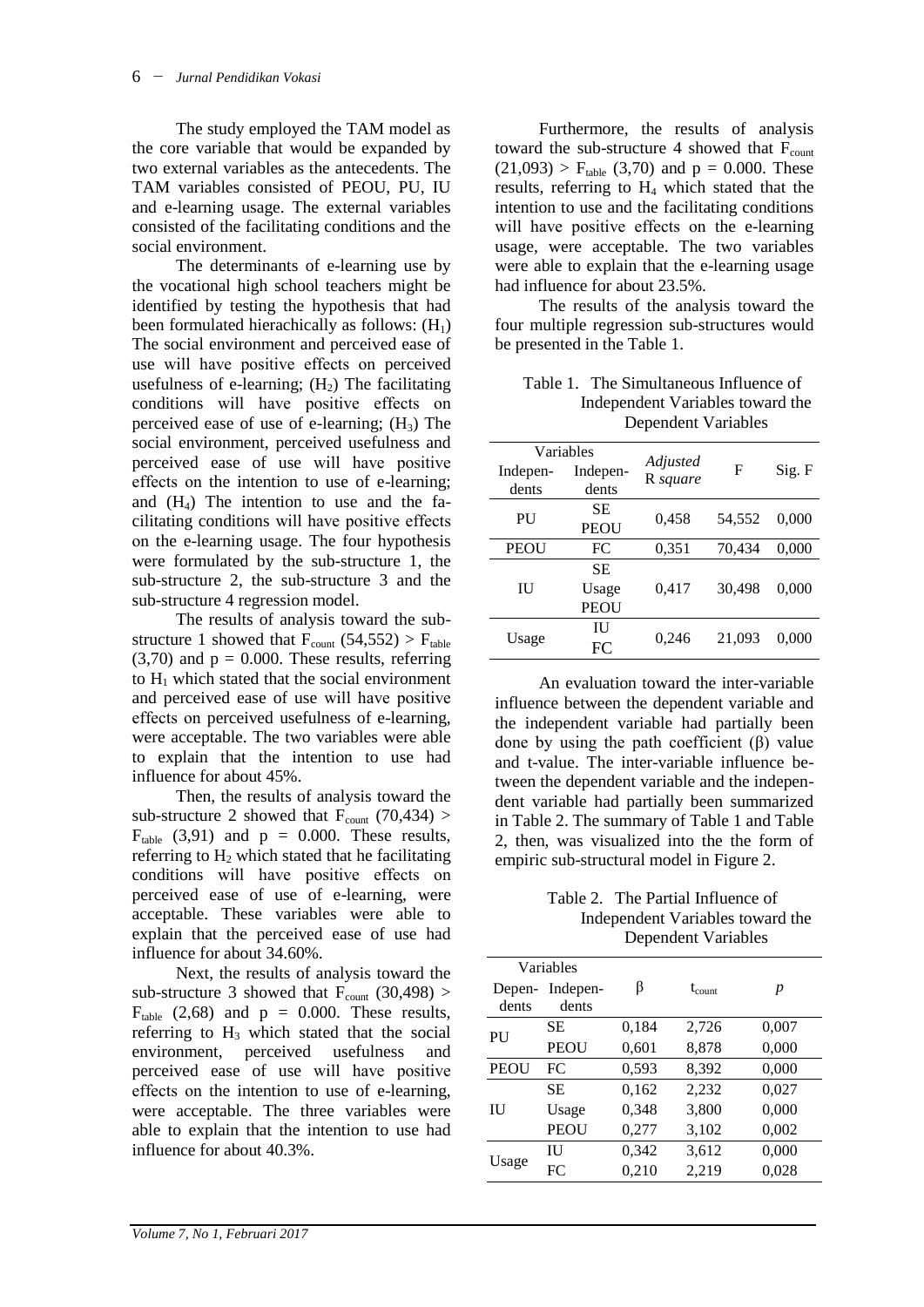

Figure 2. The Empirical Structural Model of E-Learning Use

The hypothesis testing had shown the direct and the indirect inter-variable relationship by means of positive and significant path coefficient at the significance rate less than 5%. Then, the summary of inter-variable relationship in the form of direct, indirect and total influence would be presented in Table 3 as follows.

Table 3. Direct, Indirect and Total Influence

| <b>TAM</b>  | Deter-  | Influence |          |       |
|-------------|---------|-----------|----------|-------|
| Variables   | minants | Direct    | Indirect | Total |
| PU          | SЕ      | 0.184     |          | 0,184 |
|             | PEOU    | 0,601     |          | 0,601 |
|             | FC.     |           | 0,356    | 0,356 |
| <b>PEOU</b> | FC      | 0,593     |          | 0,593 |
| ΙU          | SЕ      | 0,162     | 0,064    | 0,226 |
|             | Usage   | 0,348     | --       | 0,348 |
|             | PEOU    | 0,277     | 0,209    | 0,486 |
|             | FC      |           | 0,288    | 0,288 |
| Usage       | ΙU      | 0,342     |          | 0,342 |
|             | FC.     | 0,210     | 0,099    | 0,309 |
|             | SЕ      |           | 0,076    | 0,076 |
|             | Usage   |           | 0,119    | 0,119 |
|             | PEOU    |           | 0,166    | 0,166 |

In Table 3, the four variables of technology acceptance model, namely PEOU, the IU, and the usage, had determinants with different total influence. The strength of determinant for each variable of TAM might be explained as follows: (1) the PU had the strongest determinant on the factor of PEOU with the total influence  $= 0.601$ ; (2) the PEOU

had the second strongest determinant on the factor of facilitating conditions with the total influence  $= 0.593$ ; (3) the intention to use had the strongest determinant on the factor of PEOU with the total influence  $= 0.486$ ; and (4) the e-learning usage had the strongest determinant on the factor of intention to use with the total influence  $= 0.342$ .

The results of path analysis showed that the strongest determinant on the use of elearning was IU; meanwhile, the strongest determinant on the intention to use was the elearning usage. However, from the total influence the strongest determinant on the intention to use was PEOU. These findings had been in accordance with the postulation of Davis et al. (1989, p.997) which stated that in TAM the IU had been the main predictor for the usage. The TAM model had three main variables for that might be used for measuring the users' behaviors in the real application namely: the PEOU, PU and IU. Therefore, the researchers might conclude that TAM might mediate the influence of the social environment and the facilitating conditions toward the e-learning usage well.

### **The Determinant of Perceived Ease of Use**

The determinant of perceived ease of use is the facilitating conditions. The results of the study showed that the facilitating conditions, consisting of the indicators of teacher competence, e-learning compatibility to the learning process, technology facility, and technical support, altogether caused the teacher to sense the PEOU of e-learning.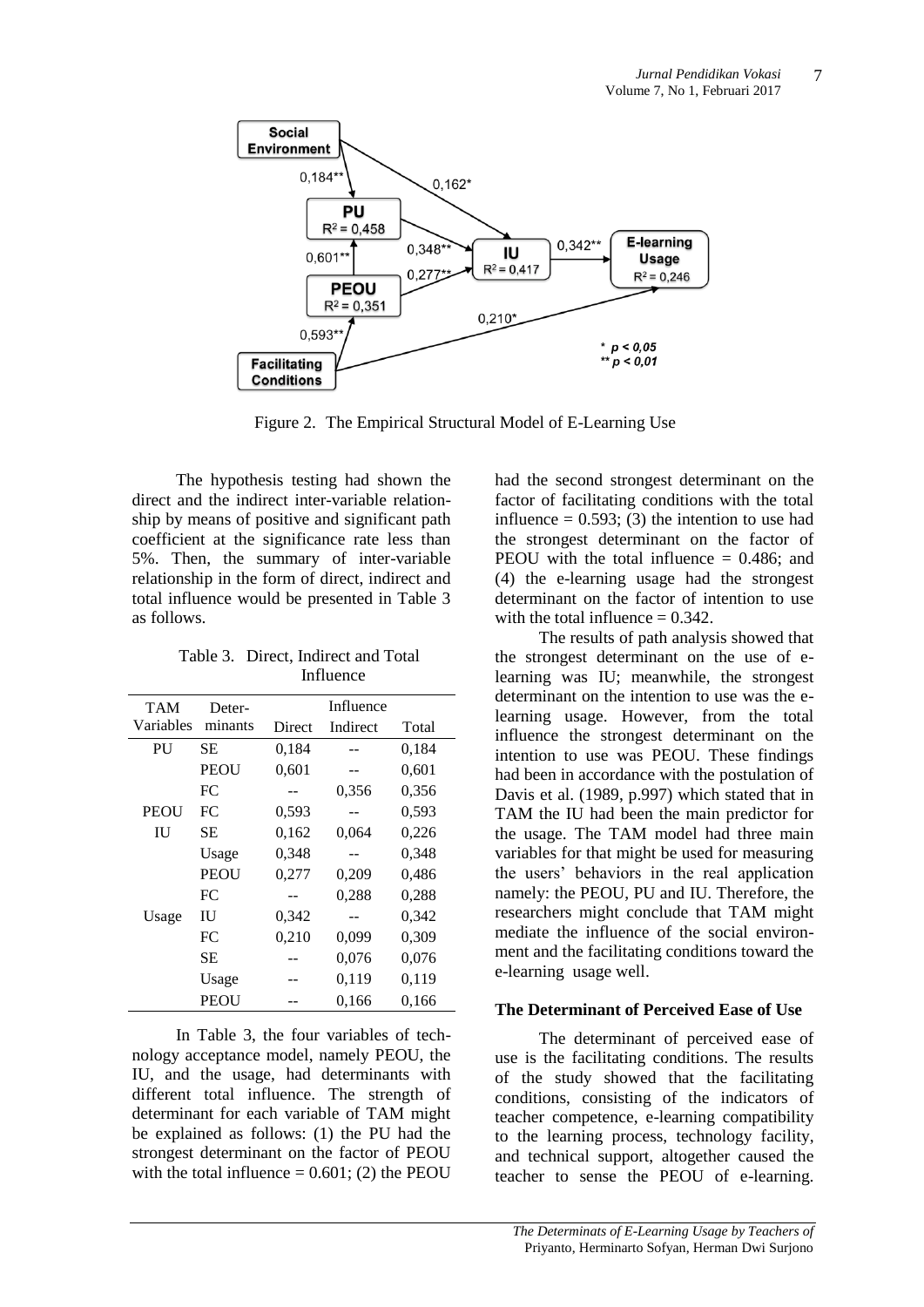These findings had been in accordance discretely with the study by several researchers in the past in terms of direct influence toward the perceived ease of use, which had not completely summarized the facilitating conditions; instead, the direct influence had been summarized from each indicator of the facilitating conditions.

The teacher competence toward the elearning referred to the technical competence that might be observed and might be measured (Chapnick, 2000). Teachers' skills were a very important factor in the adoption of elearning in the schools because the teachers had the central role as the final users. Therefore, the success of educational innovation depended heavily on the teachers' knowledge and skills. Similarly, the problem that inhibited the use of computer in the schools for most of the time was the teachers' lack of knowledge and skill. The teachers' competence in operating the e-learning and the supporting software had direct influence toward the perceived ease of use and the finding had been in accordance with a study by Roca & Gagne (2008, p.1596).

E-learning compatibility referred to how far an innovation had been considered as consisten to the existing values, the demands and the past experiences of the potential adopters (Moore & Benbasat, 1991, p.195). In the implementation, the compatibility assessed the level of appropriateness between the new technology and the multiple individual aspects and in which situation the technology would be used (Karahanna et al., 2006, p.782). Both opinions indicated that whether the e-learning had high compatibility in the teachers' daily task might yield better elearning adoption or not. The compatibility had a direct influence toward the perceived ease of use and the finding had been in accordance with the study by Venkatesh & Davis (2000, p.196).

Technology facility referred to the possession of appropriate equipment and was a main precondition in the e-learning implementation; as a result, the technology facility should be planned well (Khan, 2005). Technology readiness was an absolute precondition for the e-learning development in the school. The readiness itself consisted of meeting the minimum requirements, meeting the minimum quality and meeting the minimum

quantity. The quantity would determine the level of user access toward the technology both access to the computer and access to the intranet and the Internet. The technology facility had a direct and significant influence toward the ease of operation and the finding had been in accordance with a study by Venkatesh & Bala (2008, p.291).

Technical support became a very important factor in the e-learning adoption because it had a big role in the management of available infrastructure. Technical support played a role in installing and in managing the technology infrastructure of hardware and software, in providing technical training related to the e-learning and in providing technical support if the users had problems (Alenezi et al., 2011, p.6). The technical support had a direct and significant inf;uence toward the ease of operation and the finding had been in accordance with a study by Teo (2009, p.209) and *Aypay et al. (2012, p.269).*

## **The Determinant of Perceived Usefulness**

The direct determinants on the variable perceived usefulness were the perceived ease of use and the social environment; both of these determinants had significant influence toward the perceived usefulness. Partially, the perceived ease of use and the social environment had significant influence toward the perceived usefulness. The finding showed that the perceived ease of use was the strongest determinant for the use compared to that of social environment.

Perceived ease of use was the individual level of trust in terms of using certain system would make him or her free of big problems or great efforts (Davis, 1989, p.320). The perceived ease of use was known as a level of business expectation in relation to the level of ease of system operation in relation to the technology acceptance; the easier the application might be operated the higher the tendency that user would accept the application would be. The perceived ease of use had direct influence toward the use and the finding had been in accordance with a study by Davis (1993, p.481), Teo (2009, p.209), Aypay et al. (2012, p.269) and Coskuncay  $\&$ Ozkan (2013, p.20). The finding showed that the easier the e-learning operation the more beneficial the e-learning would be sensed by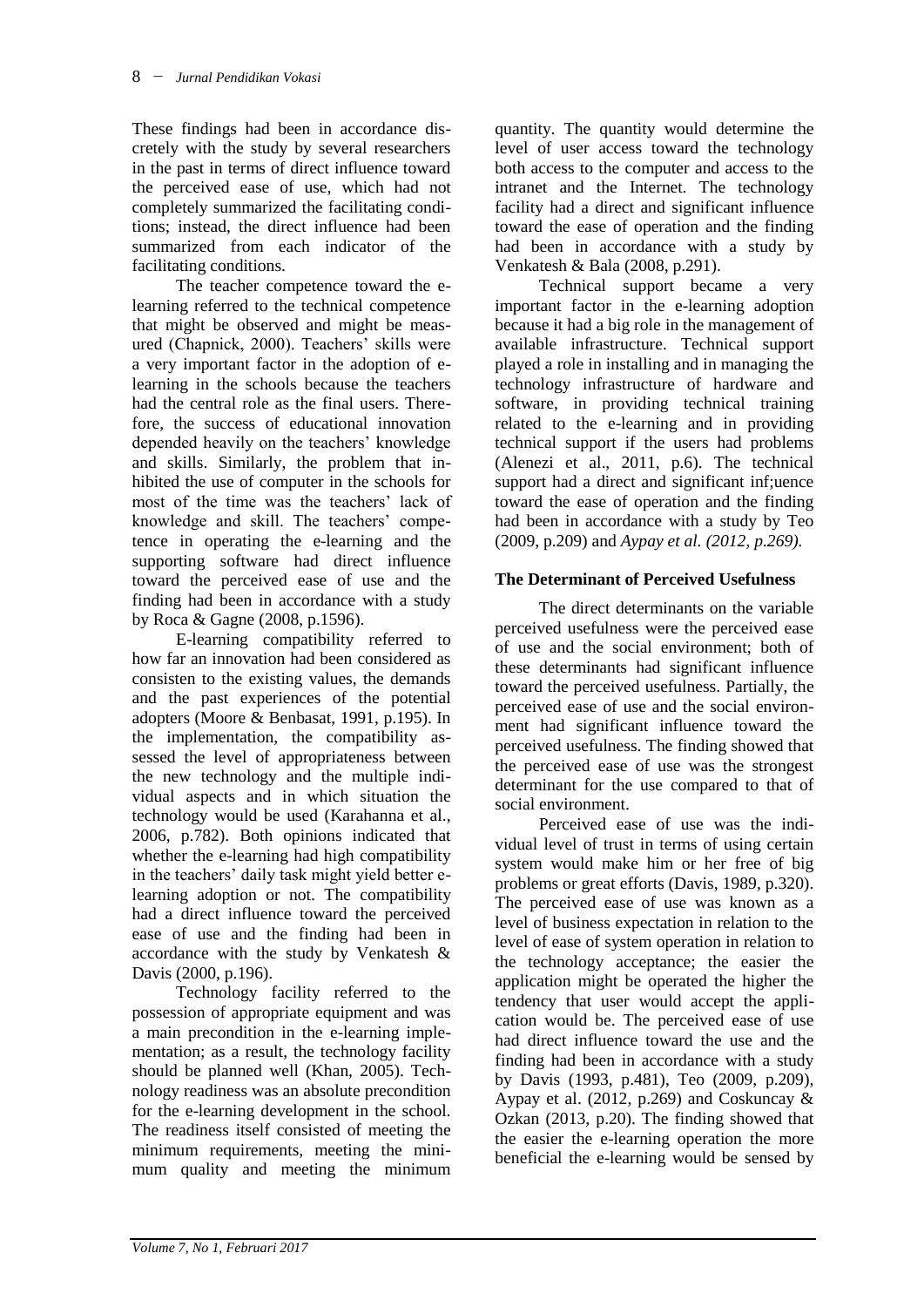the teachers in terms of improving teachers' productivity and effectiveness.

Social environment had three indicators namely coercive pressure, normative pressure and mimetic pressure (DiMaggio, 1983, p.150). Coercive pressure referred to the support from the leader and the other figures who had any position higher than the teacher. The leader's support was realized in the form of the schools' vision and mission and the leader's more operation support was realized in the form of regulation-making. Normative pressure referred to the colleague support in operating a technology. In the e-learning context, normative pressure showed that individuals would be more possible to adopt the elearning if most of these individuals considered that most of their peers had adopted the e-learning system (Jan et al., 2012, p.331). Mimetic pressure depicted how far the operated innovation had been perceived as being able to improve one's status within a social system (Moore & Benbasat, 1991, p.195).

Social environment had direct influence toward the perceived usefulness and the finding had been in accordance with the study by Yang & Choi (2001, p.518), Atif et al. (2012, p.6) and Coskuncay & Ozkan (2013, p.20). Another study by Venkatesh & Davis, 2000, p.197) stated that coercive pressure and mimetic pressure had significant influence toward the perceived usefulness. This matter implied that the higher the support from the principal, was the more the peers would use elearning, and and reward for teachers who use e-learning, e-learning it will be perceived more useful.

The facilitating conditions had indirect and significant influence toward perceived usefulness and this matter showed that the facilitating conditions might improve the individual trust toward the e-learning; as a result, the users, in this case the teachers, would sense the higher PEOU. The easier the e-learning was operated, it will perceive more useful, such situation had been the the users' behavior toward the e-learning system.

### **The Determinant of Intention to Use**

Intention to use was possessed by all of the technology acceptance model theories except the social cognitive theory (SCT). In the theory of reasoned action (TRA) model (Fishbein & Ajzen, 1975), the TAM (Davis,

1989) and the theory of planned behavior (TPB) (Ajzen, 1991), the intention to use had been the most influential predictor toward the behaviors. On the other hand, Chapnick (2000) and Yun & Murad (2006, p.2135) stated that the intention referred to the psychological readiness of information system final users and had been the main factor in the e-learning readiness that had the highest opportunity for the implementation process sabotage. Therefore, the researchers might conclude that the intention toward the use had become the main key of e-learning adoption by the teachers.

The results of the study showed that the direct determinants of intention to use were PEOU, perceived usefulness, and the social environment. The coefficient value of path analysis showed that the PU had been the strongest determinant and it was followed by perceived ease of use and social environment. The finding indicated that the teachers tended to had intention to use the e-learning if they perceive usefulness, ease of use, and social environment support.

The intention to use was defined as the level of individual trust in terms of using certain system would increase his or her performance (Davis, 1989, p.320). The finding on the determinant had been in accordance with a study by Venkatesh & Davis (2000, p.197), Venkatesh & Bala (2008, p.291), and Coskuncay & Ozkan (2013, p.20). These studies concluded that the perceived usefulness would have greater influence toward the intention to use compared to that of perceived ease of use.

The finding also confirmed a study by Davis (1993, p.482), which stated that the perceived usefulness was the most influential and the most important determinant toward the system usage. Another study also stated that the use had been confirmed as the most important factor, which influenced the technology users acceptance and which had been the greatest concern from the previous researchers (Sun & Zhang, 2006, p.59). Punnoose (2012, p.306) firmly stated that the perceived usefulness served as the key control form the intention and the users' behavior.

Social environment that had three indicators and that had significant influence toward the intention to use had been in accordance with a study by Atif et al. (2012,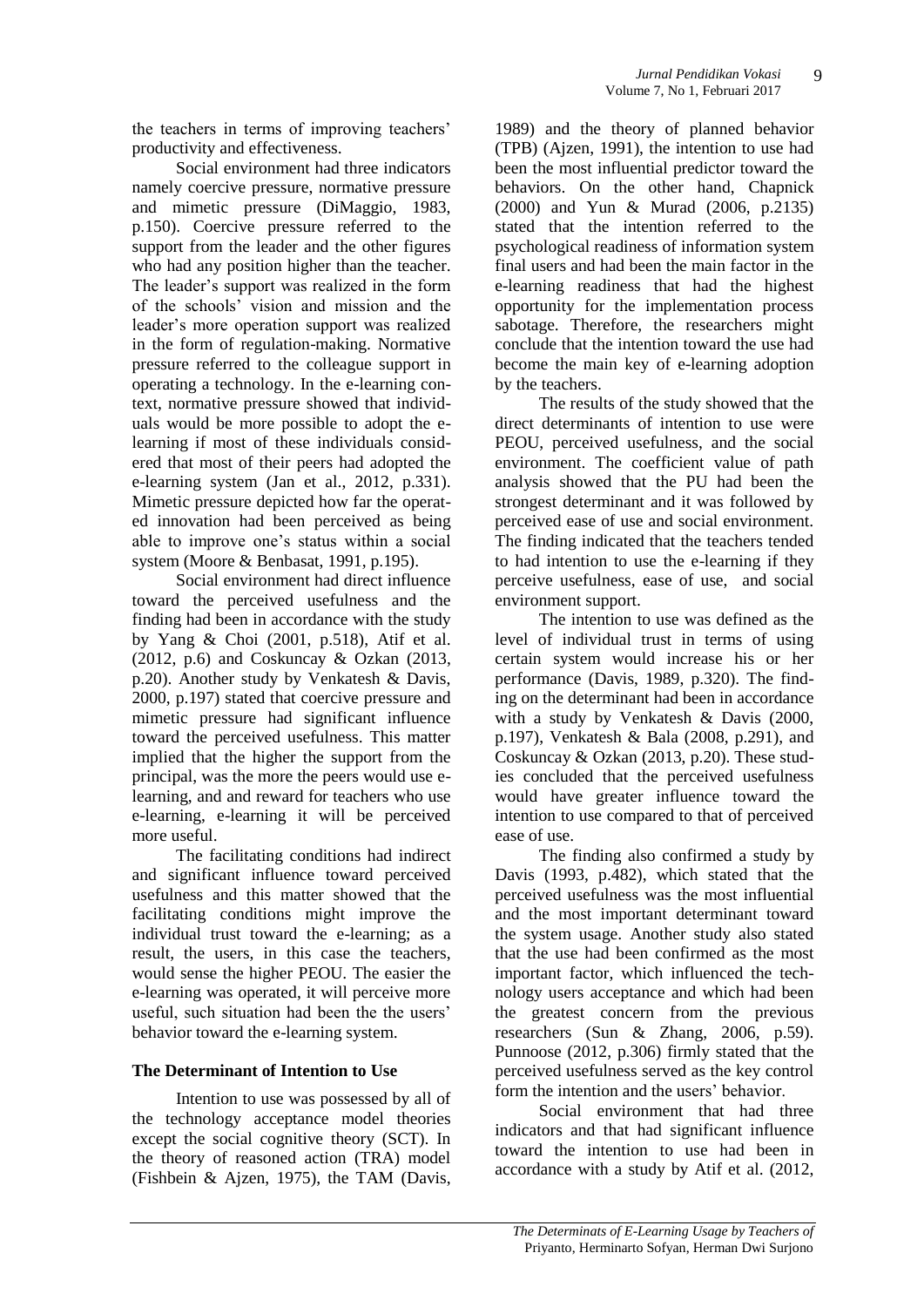p.6), and Jan et al. (2012, p.335). The finding indicated that a better social environment would encourage the teachers' intention to use the e-learning.

Social environment and facilitating conditions had significant influence toward the intention to use through perceived usefulness. The influence of social environment and perceived ease of use toward the intention to use had been explained in the previous section. The finding implied that the better the social environment was and easier to operate e-learning, the teacher will perceive that elearning is more useful, in turn, can increase the intention to use e-learning.

#### **The Determinant of the E-Learning Usage**

The determinants of the e-learning usage was intentionto use and facilitating conditions. Partially, intention to use and facilitating conditions had significant influence toward the e-learning usage. The coefficient value of path analysis showed that the intention to use had been the strongest determinant for the e-learning use followed by the facilitating conditions. The finding indicated that the vocational high school teachers in the Yogyakarta Special Region had more tendency to use the e-learning if they had intention to use the e-learning compared to the facilitating conditions.

Intention to use had significant influence toward the e-learning usage had been in accordance with a study of TAM by Davis et al. (1989, p.993), Venkatesh & Davis (2003, p.195), Venkatesh & Bala (2008, p.280), and Tan et al. (2012, p.1027). However, the results of these studies might not be confirmed to those of the TAM studies because in the TAM, intention to use had been the single determinant for the usage.

Facilitating conditions had significant influence toward the e-learning usage and the finding had been in accordance with the study of TPB by Ajzen (1991, p.182) and the study of UTAUT by Venkatesh et al. (2003, p.447) and Workman (2014, p.116).

The finding of the study also supported the results of a study by Fishbein & Ajzen (1975), which stated that the intention to use had been the main predictor of the usage, and a study by Davis et al. (1989, p.977), which postulated that the intention had been main predictor of the use. The postulate came from the conclusion of the study by Davis which stated, "People's computer use can be predicted reasonably well from their intentions."

In overall, from the results of path analysis the researchers might conclude that the strongest determinant for the e-learning use was intention to use. On the other hand, the strongest determinant on intentionto use was the perceived usefulness, followed by the PEOU and the social environment. However, from the total influence, the strongest determinant on the use was the perceived ease of use. The finding of the study had been in accordance with a study by Davis et al. (1989, pp.996-997), which stated that the three main insights for the determinant on the computer use were as follows: (1) the computer use might be predicted well from the intention; (2) the use had been the main determinant from the intention; and (3) the ease of operation had been the secondary determinant from the intention.

The finding of the study had confirmed that the three main variables of TAM might be used for measuring the users' behaviors in the real application and might explain the meaning of of social environment and facilitating conditions influence toward the TAM variables. Furthermore, the researchers might also conclude that social environment and facilitating conditions influence toward the use of e-learning had been well mediated by the three core variables of TAM namely the perceived ease of use, perceived usefulness, and the intention to use*.*

### **CONCLUSIONS**

Social environment and facilitating conditions had significant influence toward the e-learning technology acceptance model in the vocational high schools both directly and indirectly. Social environment had significant influence toward the use and the intention. On the other hand, the use had greater influence toward the intention. The relationship showed that the influence of social environment toward the e-learning had been mediated well by the perceived usefulness and the intention to use.

Facilitating conditions had significant influence toward the ease of use and the elearning usage. Meanwhile, the influence of facilitating conditions toward the the e-learn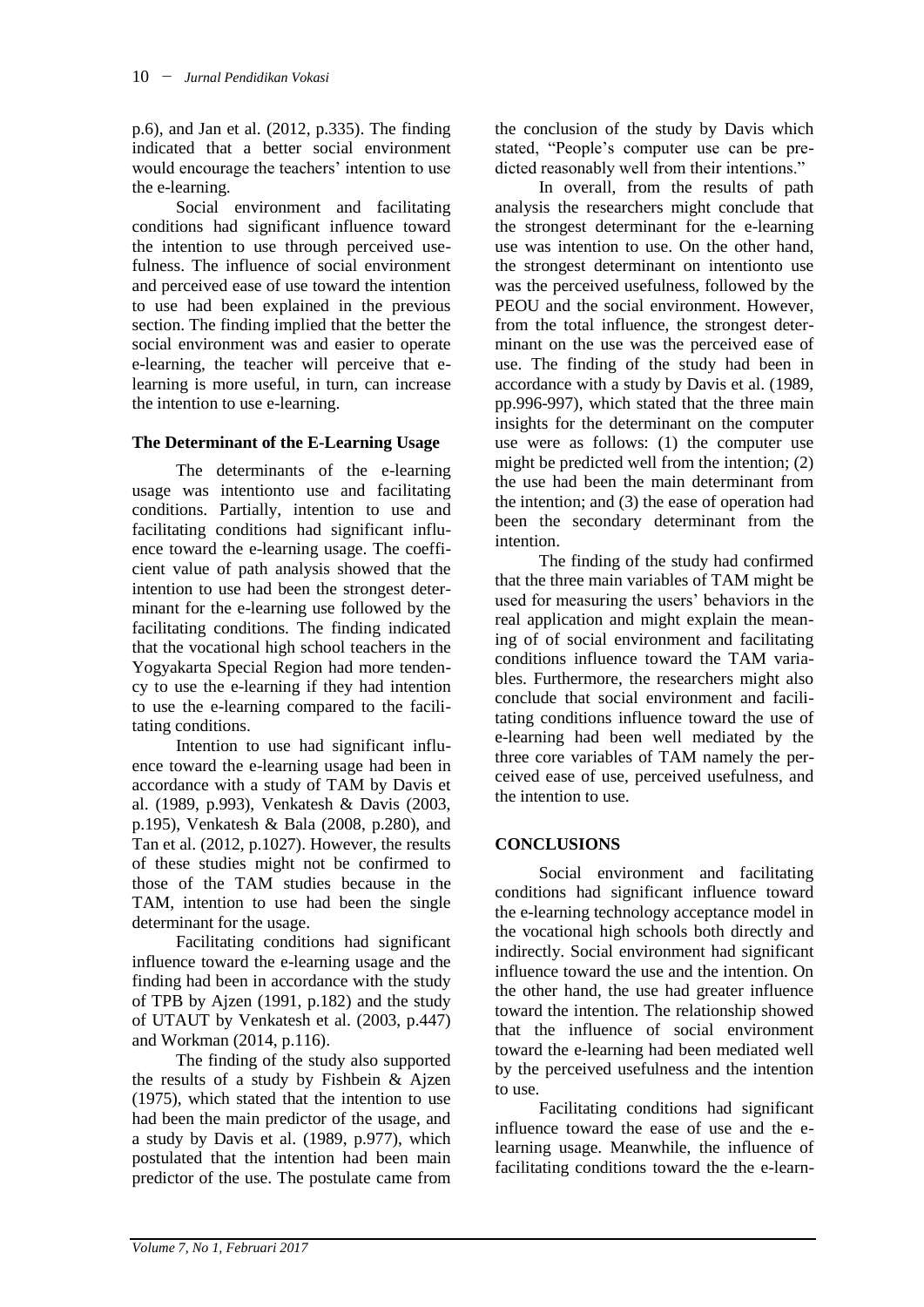ing usage had been smaller than that of the intention. The relationship showed that the influence of facilitating conditions toward the e-learning had been mediated well by perceived ease of use, the perceived usefulness and the intention to use.

The two paradigms of these relationships confirmed that the influence of social environment and facilitating conditions toward the e-learning usage had been mediated well by the three main variables of the technology acceptance model namely the perceived ease of use, perceived usefulness, and the intention to use.

### **Suggestions**

The results of the study implied that there had been several matters that should be revised in the strategies of implementing the e-learning system in the vocational high schools from the perspective of social environment and facilitating conditions. The provision of e-learning equipment in the schools up to date had given attention only to the equipment aspect (the hardware and the software) and the teachers' training. The provision of the equipment should be equipped with a study on the problems in the social environment. The discussion on the aspect of facilitating conditions showed that the technical support should be given more attention. The technical support included the technology and the paedagogy domain that would help the teachers if they had problems in the elearning implementation.

The schools should provide conducive social environment atmosphere toward the elearning implementation. The e-learning implementation should not only be regarded as voluntary suggestion. The support from the principals should be realized into regulations. The formation of e-learning user community both inside and outside the schools (or interschools) should be pursued as a catalisator for the mimesis process. The mimetic pressure might be realized by providing incentives for the teachers who use the e-learning system both in the form of material and/or social recognition.

The technology acceptance model in the study was not a fixed and unchanging model; instead, the model had been an open one especially for a continuous development. Any study in the future might change the

technology acceptance model by expanding and/or modifying the model through the addition of other dimensions in order to have more external variables. The reason was that the results of the study were presumed to have other dimension that influenced the level of elearning acceptance in the vocational high schools throughout the Yogyakarta Special Region.

### **REFERENCES**

- Ajzen, I. (1991). The theory of planned behavior. *Organizational behavior and human decision* processes, 50, 179-211.
- Atif, A., Richards, D. & Bilgin, A. (2012, December). *Predicting the Acceptance of Unit Guide Information Systems*. Proceeding of 23<sup>rd</sup> Australasian Conference on Information Systems Predicting Acceptance of Unit Guide IS, 1-10.
- Aydin, C.H., & Tasci, D. (2005). Measuring Readiness for *e-learning*: Reflections from an Emerging Country. *Educational Technology & Society*, 8, 4, 244-257.
- Aypay, A., Çelik, H.C. & Aypay, A. *et al*. (2012). Technology acceptance in education: A study of pre-service teachers in turkey. *The Turkish Online Journal of Educational Technology*, 11, 4, 264-272.
- Bhuasiri, W., Xaymoungkhoun, O., Zo, H., *et al*. (2012). Critical success factors for *elearning* in developing countries: A comparative analysis between ICT experts and faculty. *Computers & Education*, 58, 843–855.
- Chapnick, S. (2000). *Are you ready for elearning?* Diambil 4 Januari 2008 dari http://www.learningcircuits.org/2000/nov 2000/chapnick.htm.
- Chang, Y. & Yang, C. (2012): Why do we blog? From the perspectives of technology acceptance and media choice factors. *Behaviour & Information Technology*, iFirst article, 1-16.
- Cheng, Y.C. (2005). *New Paradigm for Reengineering Education*. Netherlands: Springer.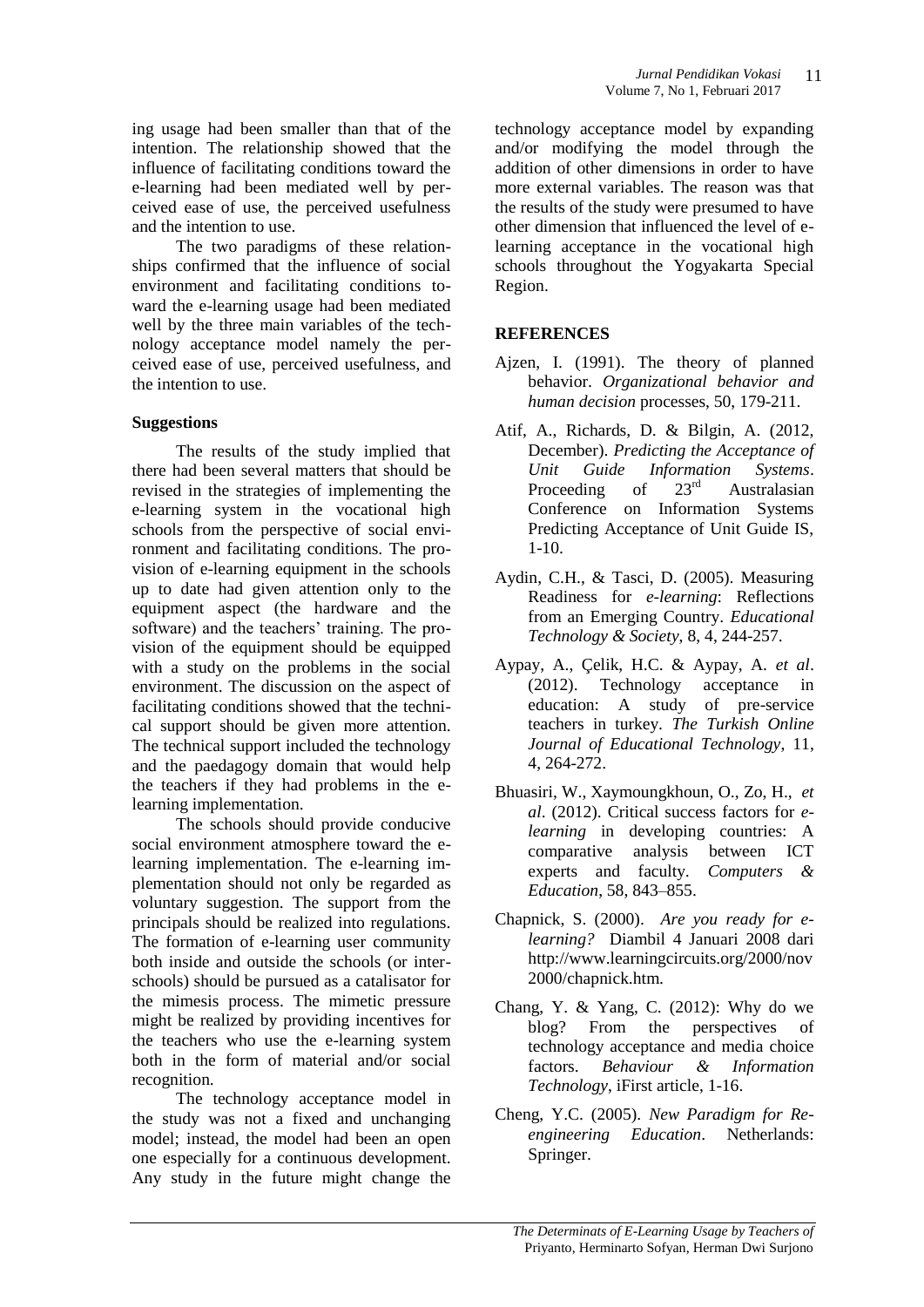- Davis, F.D., Bagozzi, R.P. & Warshaw, P.R. (1989). User acceptance of computer technology: A comparison of two theoretical models. *Management Science*, 35, 8, 982-1003.
- Davis, F.D. (1989). Perceived usefulness, perceived ease of use, and user acceptance of information technology. *MIS Quarterly*, 13, 3, 319-340.
- Davis, F.D. (1993). User acceptance of information technology: system characteristics, user perceptions, and behavioral impacts. *International Journal of Man-Machine Studie*s, 38, 475-487.
- Davidson-Shivers, G.V. & Rasmussen, K.L. (2006). *Web-Bassed Learning: Design, Implementation, and Evaluation*. New Jersey: Pearson Prentice Hall.
- DiMaggio, P.J. & Powell, W.W. (1983). The iron cage revisited: Institutional isomorphism and collective rationality in organizational fields. *American Sociological Review*, 48, 2, 147-160.
- Fishbein, M. & Ajzen, I. (1975). *Belief, Attitude, Intention, and Behavior: An Introduction to Theory and Research.* Reading, MA: Addison-Wesley.
- Jan, P., Lu, H. & Chou, T. (2012). The adoption of *e-learning*: An institutional theory perspective. *The Turkish Online Journal of Educational Technology*, 11, 3, 326-343. Diambil pada tanggal 18 September 2012, dari http://www.tojet.net/articles/
- Kementerian Pendidikan Nasional. (2010). Rencana Strategis Kementerian Pendidikan Nasional 2010-2014.
- Keramati, A., Afshari-Mofrad, M. & Kamrani, A. (2011). The role of readiness factors in *e-learning* outcomes: An empirical study. *Computers & Education*, 57, 1919-1929.
- Kostik, B., Tokareva, N., Boutin, F., *et al*. (2009). ICT application in TVET. Dalam Maclean, R. & Wilson D.N. (Eds.), *International Handbook of Education for the Changing World of Work* (pp.1879- 1894). London: Springer Science Business Media
- Ming, T.S., Hall, C., Azman, H., *et.al*. (2010). Supporting smart school teachers' continuing professional development in and through ICT: A model for change. *International Journal of Education and Development using Information and Communication Technology*, 6, 2, 1-16.
- Moore, G.C. & Benbasat, I. (1991). Development of an instrument to measure the perception of adoption an information technology innovation. *Information Research*, 2, 3, 192-222.
- Nairne, J.S. (2009). Psychology  $(5^{th}$  *ed.*). California: Thomson Wadworth.
- Punnoose, A.C. (2012). Determinants of intention to use *e-learning* based on the technology acceptance model. *Journal of Information Technology Education Research*, 11, 301-337.
- Roca, J.C. & Gagne, M. (2008). Understanding e-learning continuance intention in the workplace: A selfdetermination theory perspective. *Computers in Human Behavior*, 24, 1585–1604.
- Sahin, S. (2010), Development and Factor Analysis of an Instrument to Measure Preservice Teachers' Perceptions of Learning Objects. *Eurasia Journal of Mathematics, Science & Technology Education,* 6(4), 253-261.
- Smaldino, S.E., Lowther, D.L. & Russell, J.D. (2008). *Instructional technology and media for learning*. New Jersey: Pearson Prentice Hall.
- Sun, H. & Zhang, P. (2006). The role of moderating factors in user technology acceptance. *International Jurnal of Human-Computer Studies*,64, 53–78
- Tan, P.J.B., Potamites, P.R. & Wens-Chi, L. (2012). Applying the TAM to understand the factors affecting use of online banking in the Pescadores. *ARPN Journal of Science and Technology*, 2, 11, 1022-1028.
- Teo, T. (2009). Modelling technology acceptance in education: A study of preservice teachers. *Computers & Education*, 52, 302–312.